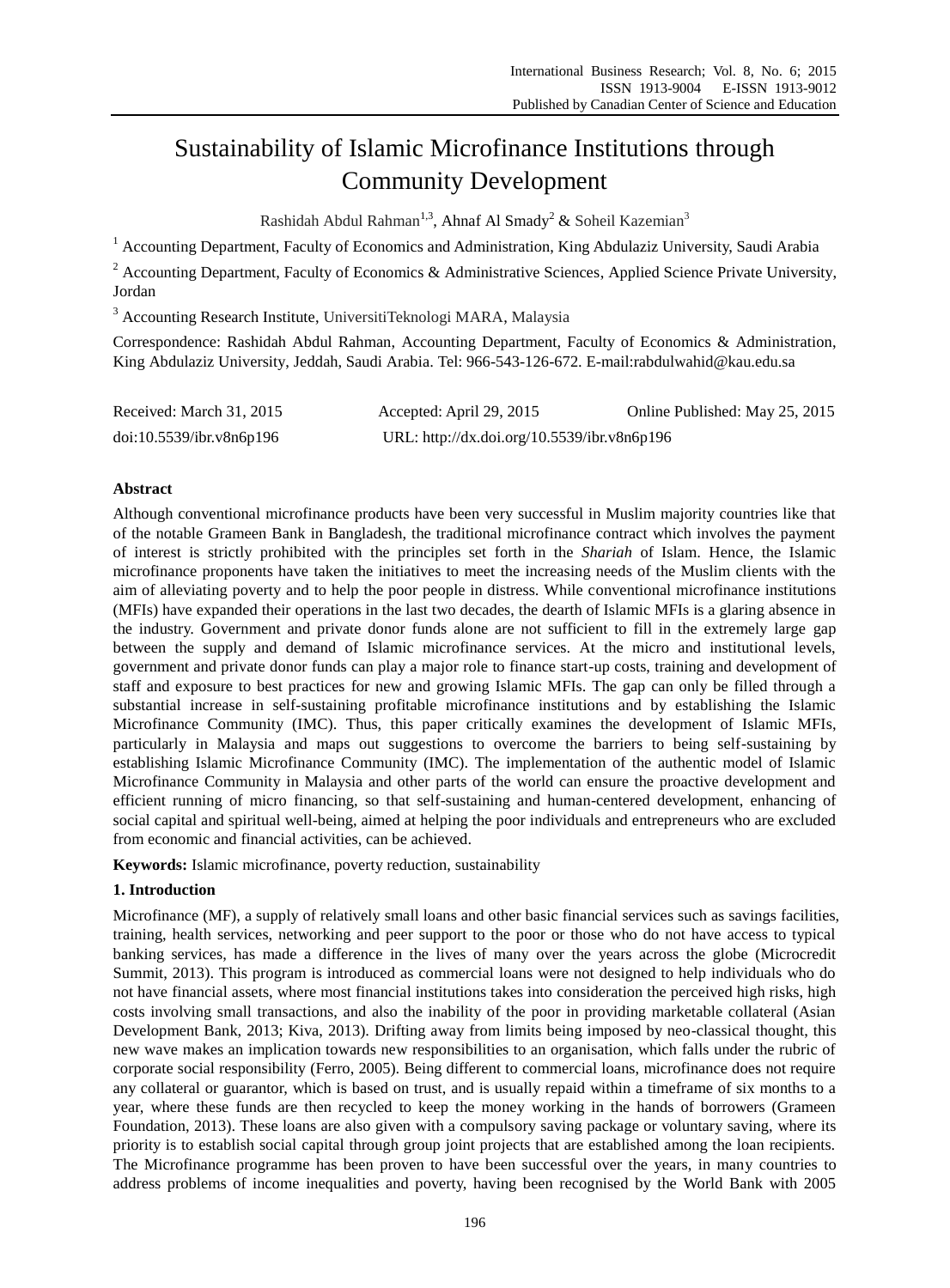being declared as the year of microfinance as a part of their poverty reduction campaign (Abdul Rahman, 2007). Through microfinance, the poor can enjoy greater self-sufficiency and sustainability, granting them innate entrepreneurial abilities that can generate jobs, income and wealth.

Despite its success, conventional MF has been criticised from an Islamic perspective as some people view conventional products offered by MF institutions as incompatible with the financial principles set forth in Islamic law. As argued by Karim, Tarazi, and Reille (2008), surveys in Jordan, Algeria and Syria revealed that 20-40 percent of respondents cite religious reasons for not accessing conventional microfinance – leading to the emergence of Islamic microfinance (IMF) as a new market niche. Islamic microfinance represents the confluence of two rapidly growing industries: microfinance and Islamic finance. The basis of Islamic finance comes from the Islamic regulations (shariah), that is basically prohibiting any form of interest or usury (riba) being involved in business activities or monetary transactions as prescribed in the Quran"s Surah Al-Baqarah, in its 275th verse. The verse basically argues that Islam has permitted trading but prohibited riba. This concepts puts emphasis that money does not have intrinsic value, therefore there should be no charge for its usage as money is only a measure of value and does not carry any value to it.

The potential of Islamic microfinance does not only restrict to the need of meeting demands, but also to integrate the Islamic social principle to care for the less fortunate with microfinance"s ability in providing financial access to the poor (Karim, Tarazi, & Reille, 2008). By revealing this potential, millions of Muslim poor would have access to financial aid, where they are currently rejecting microfinance products due to its incompliance to Islamic law. An Islamic model of microfinance would propose a paradigm shift of social enterprise, where profit and loss sharing that is being practiced widely in Islamic finance would replace interest-based financing of the current microfinance practice (Goud, 2007).

In battling poverty and for a sustainable equitable growth, financial inclusion has taken a front seat in various development dialogues across the globe including Malaysia. The goal of financial inclusions in any developing economies is to focus on bringing the unbanked poor into the financial mainstream. Financial inclusion will enable all citizens, including the low-income and poor residents, to have the opportunity to undertake financial transactions, generate income, accumulate assets and protect themselves financially against unexpected adverse events, thereby enabling them to benefit from economic progress. This will, in turn, contribute to balanced and sustainable economic growth and development.

What the underprivileged need is not an exclusive financial system of microcredit subsidised by charitable means, but more importantly to have access to the existing system with a range of financial services that include savings, affordable and convenient ways to transfer their money, more so with the advancement of technology, and various takaful products to insure themselves against vagaries of misfortune such as health or draught, and the know-how of being a financial literate. This is achievable with the establishment of a sustainable (self-dependent and self-sufficient) Islamic Microfinance community. By having a community that is inclusive of Islamic microfinance providers; participating merchants; zakat and waqf institutions; also utilities providers; the recipients would be encouraged towards being financially stable and self-sufficient to support themselves and their families and be part of the financial mainstream.

The objective of this paper is to highlight the need for an Islamic Microfinance Community, both as part of a social, economic and spiritual mission, out of recognition that poor people represent a vast and potentially lucrative untapped financial market. The next section highlights the need for an Islamic Microfinance, followed by a discussion on the development of Islamic Microfinance in Malaysia in Section 3. Section 4 introduces the proposed Islamic Microfinance Community while Section 5 concludes and suggests a way forward for the Islamic Microfinance industry.

## **2. The Need for Islamic Microfinance**

Honohan (2008) claimed that an estimated 72% of people living in Islamic countries cannot access formal financial services. A survey conducted by CGAP in 2007 had revealed that Islamic microfinance had a total estimated outreach of 380,000 clients, which accounts for only 0.5 per cent of the total microfinance outreach. This is where the concentration of Islamic microfinance products is focused in several countries, with Indonesia, Bangladesh and Afghanistan being accounted for 80 per cent of the overall global outreach (Karim, Tarazi, & Reille, 2008; Karim & Khaled, 2011). In most Arab countries, microfinance institutions that have been established for 7 to 10 years would normally reach a number of 2,000 to 7,000 clients that actively uses these institutions" Islamic products while in contrast acquiring thousands of active clients for their conventional products. Islamic microfinance was also found to be represented as less than 1 per cent of the global microfinance programmes (Khan, 2011).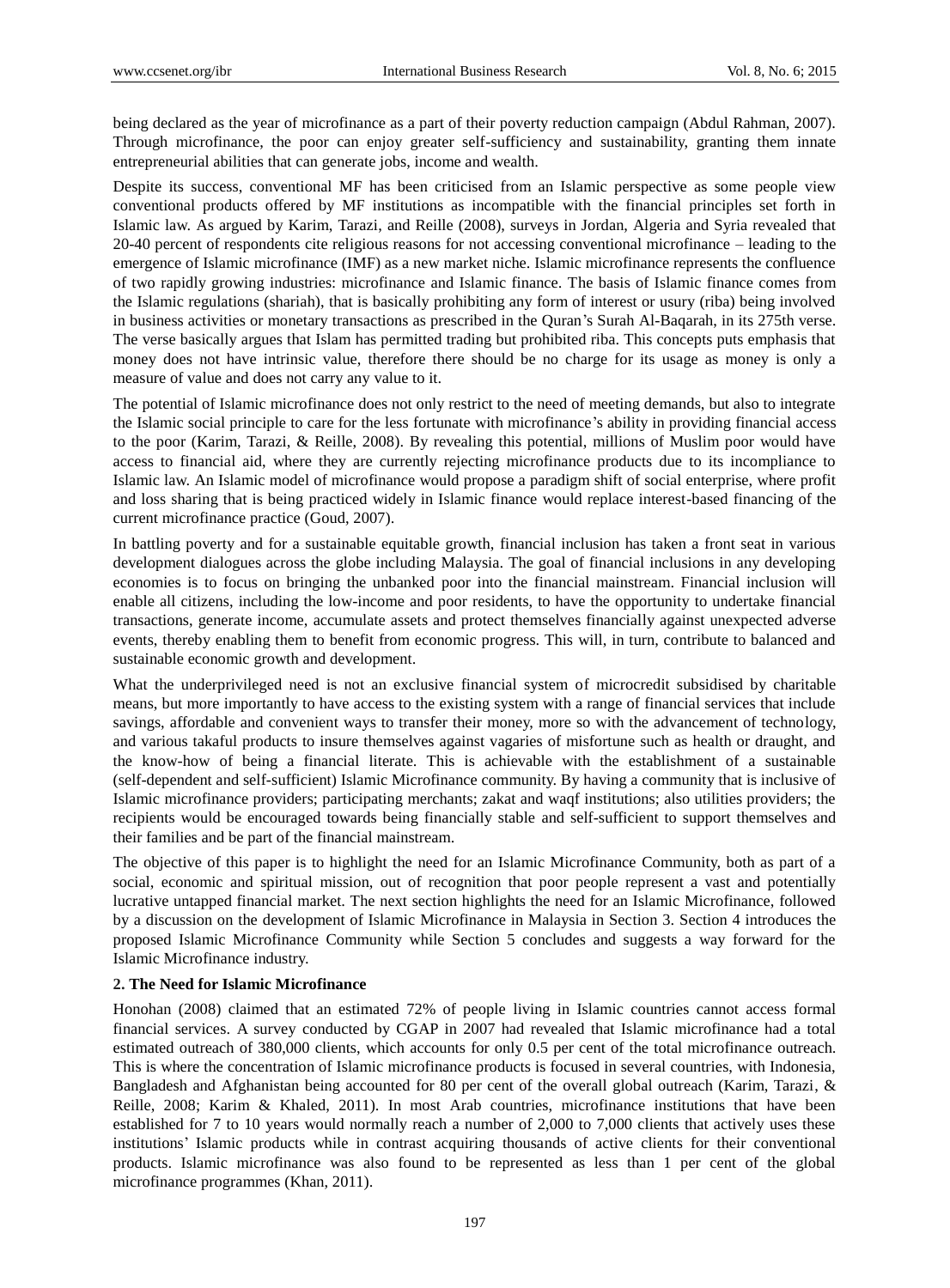Despite those discouraging numbers, the demand of Islamic microfinance is still going to be high, as findings from most other countries with Muslim-majority, such as Jordan, Algeria, and Syria, showed that 20 to 40 per cent of respondents had mentioned of various religious reasons for not taking up conventional-based microloans. Also, Khan (2011) had provided evidences that 25 to 40 per cent of Muslims decide to stay away from interest-based microfinance products because they fear that they would be breaching their religious beliefs. This number of outreach could only be optimally increased if clients" confidence towards Islamic microfinance institutions are properly developed (Khaled, 2011). This could be achieved if these low-income clients are convinced that Islamic microfinance products are authentically following Shariah jurisdiction. Therefore, Islamic microfinance products are able to offer an alternative path to millions of poor individuals who are currently declined from being served by conventional microfinance (Karim & Khaled, 2011). This small industry should not only adopt innovation into their operations, but also prove that the models they are introducing would actually work to provide sustainable service on larger scale. This means deeper market research and more comprehensive initiatives should be attempted to complement the capacity of players on various levels in the industry.

# **3. Development of Islamic Microfinance in Malaysia**

With a population of more than 28 million of which 60% are Muslims, Malaysia provides a large consumer market potential for micro-entrepreneurial development. In a keynote address at the Global Donors Forum 2012, the Prime Minister of Malaysia, Datuk Seri Najib Tun Razak had also expressed the need for establishing Islamic microfinance as a new market niche (Bernama, 2012). According to the Prime Minister, Islamic microfinance does not only represent an opportunity of developing ethical yet profitable products, but also supporting social entrepreneurial activities and investing in social funds over the long-term.

As shown in Table 1, microfinance providers take four distinct forms namely microfinance institutions, cooperatives (credit unions), development financial institutions and commercial banks with microfinance schemes (Global Islamic Finance Report, GIFR 2012). The three main microfinance institutions are Amanah Ikhtiar Malaysia (AIM), Yayasan Usaha Maju (YUM) and Economic Fund for National Entrepreneurs Group (TEKUN).

Replicating the prominent Grameen Bank model, AIM was introduced in Malaysia under the name of "Project Ikhtiar" (Mokhtar, Nartea, & Gan, 2010). This project commenced in 1981 by two social scientists from Universiti Sains Malaysia, Dr David Gibbons and Professor Sukor Kasim under the Trustee Incorporation Act 258 (revised 1981) (Chamhuri & Quinones, 2000). This initiative had shown to be a success, and proved that the group lending system introduced by Grameen Bank is applicable in the environment of Malaysia. Based on pilot study, the project managed to meet its initial target, which was to reduce the poverty level among the poorest households in the poorest agricultural block. The project was subsequently restructured in 1987 as a non-government organisation to become Amanah Ikhtiar Malaysia (AIM), the largest Grameen Bank replication outside Bangladesh and leading microfinance institution in Malaysia (McGuire, Conroy, & Thapa, 1998; Mokhtar, Nartea, & Gan, 2010).

The second adaptation of Grameen Bank was done in Sabah, by the establishment of "Project Usaha Maju" by the Grameen Trust Fund and Rural Development Corporation in 1988 (Chamhuri & Quinones, 2000). Looking at the achievement of Project Usaha Maju in taking its members out of poverty, the Sabah state government decided to institutionalise Project Usaha Maju, forming Yayasan Usaha Maju (YUM) on June 30th, 1995 as a registered organisation under the Trustee (Incorporation) ordinance 1951 chapter 148 of Sabah (YUM, 2009; Mokhtar, Nartea, & Gan, 2010). The lending system of YUM is similar to its Peninsular Malaysia counterpart, AIM. The only difference is that YUM applies individual lending system rather than doing it in groups, as its borrower"s geographical settling is rather diverse, even when they are living in the same village. Hence, the borrowers would not be able to be present in meetings and peer monitoring would not work in such circumstances.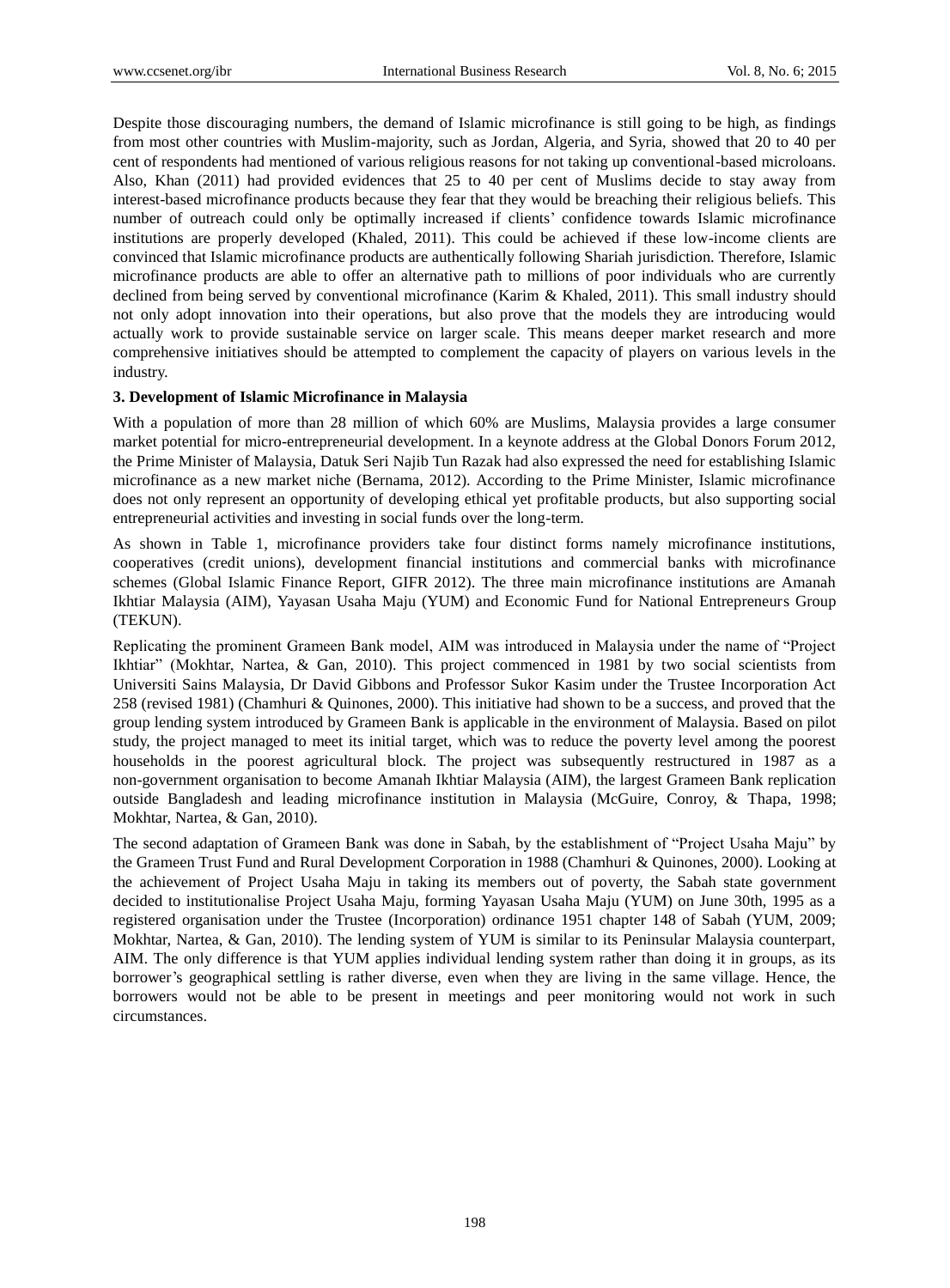| <b>Type of MFI</b>                        | <b>Example</b>                                                                                                                                                                                                                       | Ownership              | <b>Legal Basis</b>                                                                                  | <b>Fund Source</b>                                                                    |
|-------------------------------------------|--------------------------------------------------------------------------------------------------------------------------------------------------------------------------------------------------------------------------------------|------------------------|-----------------------------------------------------------------------------------------------------|---------------------------------------------------------------------------------------|
| Development<br>Financial<br>Institutions  | • Agrobank<br><b>Bank Rakyat</b><br>٠<br>• Bank SimpananNasional                                                                                                                                                                     | Government<br>(GLC)    | Development<br>Financial<br><b>Institutions Act 2002</b>                                            | Government<br>grant,<br>equity capital, deposits,<br>commercial funds                 |
| <b>Banking</b><br><b>Institutions</b>     | • Alliance Bank<br>$\bullet$ AmBank<br><b>CIMB</b> Bank<br>٠<br>• Public Bank<br>• Maybank<br><b>United Overseas Bank</b><br>٠<br>• Bank Muamalat                                                                                    | Private<br>Shareholder | Financial<br>Banking<br>&<br><b>Institutions Act 1989</b>                                           | Deposits, equity capital,<br>commercial funds                                         |
| Non-Governme<br>nt Organizations<br>(NGO) | $\bullet$ AIM<br>• YUM (specialized for Sabah)                                                                                                                                                                                       | <b>Trustees</b>        | Trustee Incorporation Act<br>1952 (Amendment 1981),<br>Trustee<br>(Incorporation)<br>Ordinance 1951 | Government grant, soft<br>loans, and commercial<br>activities                         |
| Government<br>Agencies                    | • TEKUN Nasional<br>• Council<br>of<br>Trust<br>the<br>to<br>Bumiputra (MARA)<br>• Farmers Organization Authority<br>(FOA)<br>• Federal<br>Land<br>Development<br>Authority (FELDA)<br>• PermodalanUsahawanNasional<br>Berhad (PUNB) | Government             | Parliament<br>Act<br>1966.<br>Companies Act 1965                                                    | Government<br>grant,<br>multilateral institutions,<br>and<br>commercial<br>activities |
| <b>Credit Unions</b>                      | KoperasiKredit Rakyat                                                                                                                                                                                                                | Individual<br>Members  | Societies Act 1966                                                                                  | Share subscriptions and<br>deposits from members                                      |

Table 1. Type of microfinance institutions (MFIs) in Malaysia

Source: Asian Productivity Organization, 2006; Bank Negara Malaysia, 2012.

Another microfinance institution in Malaysia is the Economic Fund for National Entrepreneurs Group (TEKUN), established on 9 November 1998 under the Ministry of Agriculture and Agro-based Industry Malaysia (Mokhtar, Nartea, & Gan, 2010). The main objective of this institution is to provide easy and fast loans to Bumiputra and Indian entrepreneurs, regardless of being poor or not so poor. TEKUN"s services had expanded since 2008 in providing business opportunities and business skills training to its borrowers, also developing network among these innovative-driven entrepreneurs nationwide.

Other than standalone microfinance institutions, several development financial institutions had also participated in supporting the growth of micro enterprises by the improvement of access to formal financial system for these entrepreneurs, in terms of assisting their working capital and capital expenditure (Global Islamic Finance Report, 2012). These institutions had been offering microfinance loans that ranges from RM 500 up to RM 50,000 since 2006 for business financing purposes. Development institutions that are mandated by the government in providing micro credit facilities have their own target clients. For example, Bank Rakyat offers Islamic pawn-broking scheme, while Bank Simpanan Nasional targets non-agricultural businesses and Agrobank concentrates on agriculture and agro-based activities.

Based on the recent development of the microfinance industry in Malaysia, in 2007, the Central Bank of Malaysia (Bank Negara Malaysia) gave the mandate to commercial banks in Malaysia to offer microfinancing. The participating commercial banks include Alliance Bank, AMBANK, CIMB Bank, EONCAP Islamic Bank, Maybank, Public Bank and United Overseas Bank Berhad (Bank Negara Malaysia, 2012). The size of the microcredit given by these banking institutions ranges between RM1,000 (USD300) to RM50,000 (USD15,800)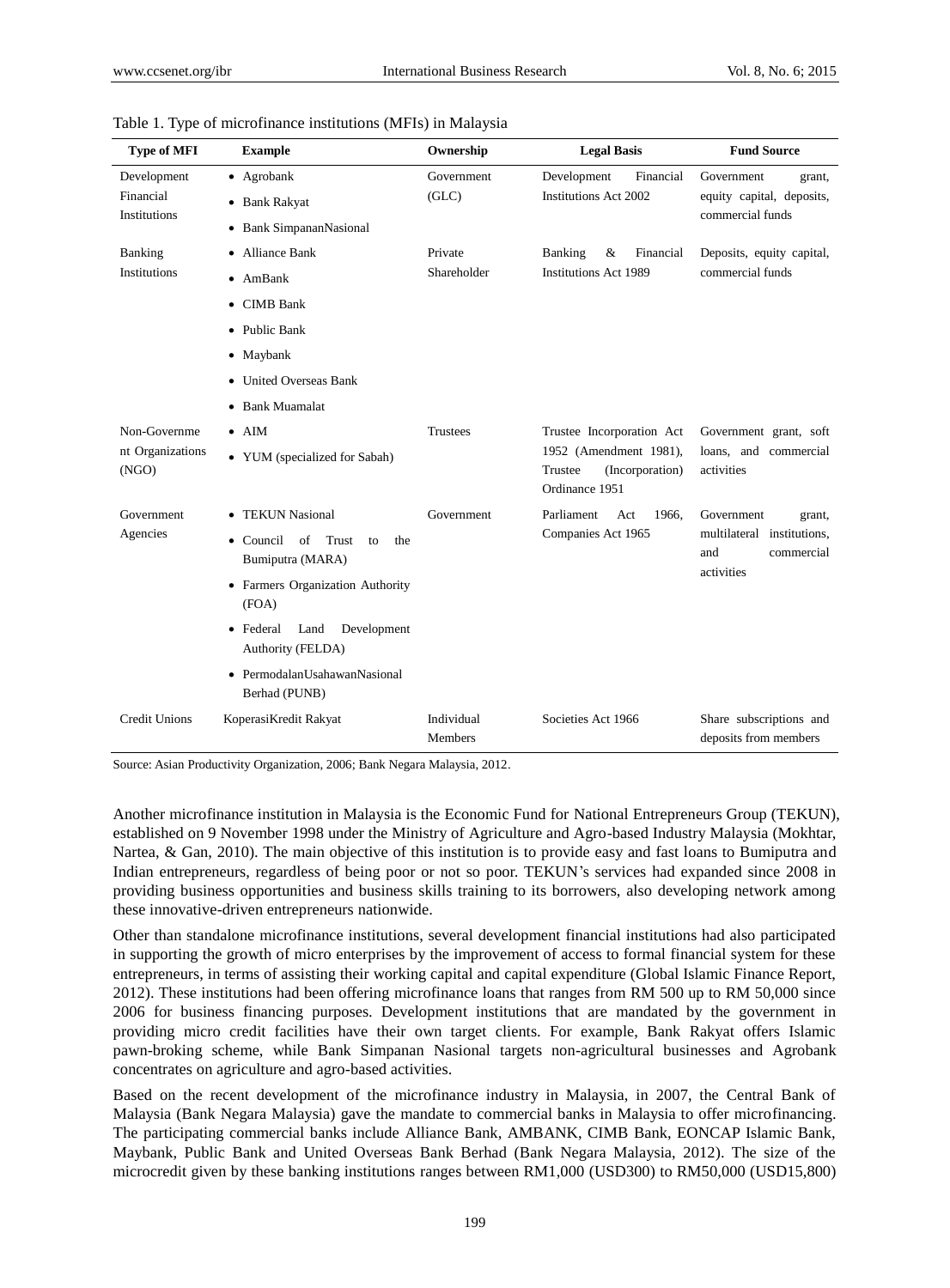without any collateral.

In the Malaysian context, microfinance products being offered in this country are already Shariah compliant, given the concepts of Qard Hassan (benevolent loan) and BaiAl-Inah being practiced by AIM, and other participating financial institutions, respectively (MicroCapital.org, 2009). Another alternative Islamic Financing mode is Ar-Rahnu (pawning) adopted by Bank Rakyat, Agrobank, Bank Islam, YAPEIM, RHB Islamic and Bank Muamalat Malaysia. Ar-Rahnu is based on the concept of Qadr Hassan, Al-ujra (the fee for safekeeping) and WadiaYadhomana (safekeeping with guarantee). In 2007, Bank Islam had started to offer Islamic microfinance schemes to its members by the methodology of Bai Al-Inah to complement its Ar-Rahnu facilities, which had shown an average yearly growth of 20 per cent (Global Islamic Financial Report, 2012). This is where the Ar-Rahnu facilities registered a total of USD 373.13 million in financing and USD 31.99 in deposits with only 6 outlets being set up under the supervision of Bank Negara Malaysia. Bank Rakyat had also adopted the methodology of self-help groups as practiced by Grameen Bank and AIM in its Islamic microfinance scheme called Micro Financing-i Scheme, launched early 2013 (Bernama, 2013). The scheme offers two products of Micro Financing-iMUsK and Micro Financing-i MPPK (Bank Rakyat, 2013). Micro Financing-iMUsK offers direct financing to all cooperative members of Bank Rakyat, while Micro Financing-i MPPK is a collaboration of the bank with the government through KPDNKK as efforts to support small-scaled businesses expand their operation.

The two largest Islamic microfinance institutions in Malaysia, being AIM and Bank Rakyat, have shown tremendous development over the years that had encouraged more government initiatives to be developed in recognising the financial needs of Muslim poor who are in need to financial access that would not jeopardize their religious beliefs towards the prohibition of interest (Global Islamic Finance Report, 2012). Several initiatives that have been initiated by the government in developing the sector of Islamic microfinance and increasing its market outreach were also announced in the Budget of 2012 (Global Islamic Finance Report, 2012). This is where TEKUN had received an allocation of RM300 million as compared to RM120 million in 2011, while AIM received RM2.2 billion from the budget. Also, a 100 per cent stamp duty exemption had been granted to loan agreements of up to RM50,000 that are grouped under microfinance schemes in order to reduce cost of doing business to these microenterprises. Towards this end, Bank Negara Malaysia had released the Financial Sector Blueprint (2011-2020) to reinforce the government's initiatives for an inclusive financial system including Islamic Financial inclusion and microcredit in Malaysia.

#### **4. Establishment of an Islamic Microfinance Community**

One of the biggest challenges for the microfinance industry in the past few decades is to balance the requirements of operational and financial sustainability of the micro finance institutions (MFIs), and to provide the microfinance services to the poor. According to Uotila (2005), although empirical studies on the MFIs worldwide show that the program in general has a positive socio-economic impact to their clients, the records on operational or financial sustainability of these MFIs are generally poor. This is mainly due to the fact that these MFIs are working individually. In today"s scenario, the recipients of the MFIs in general receive money (in term of loans) and several trainings from the MFIs only.

In order to ensure maximum outreach and expand the industry of Islamic microfinance in adhering to its growing need and demand in the Muslim community, and to be able to realise the goals of an inclusive system, there is a need to establish an association named Islamic Microfinance Community (IMC) in Malaysia and also in other countries with Muslim populations. Being able to be self-sustained, these institutions would hence reduce their dependency towards donor funding, especially from government grants (Kulik & Molinari, 2004). Being able to be self-sustainable would mean that these organisations would also have the chance to be stronger competitors against the big commercial group of financing service providers, and ensure that microfinance services could be served through a variety of channels, being different in terms of size, target clients, geographical reach, products, also development objectives.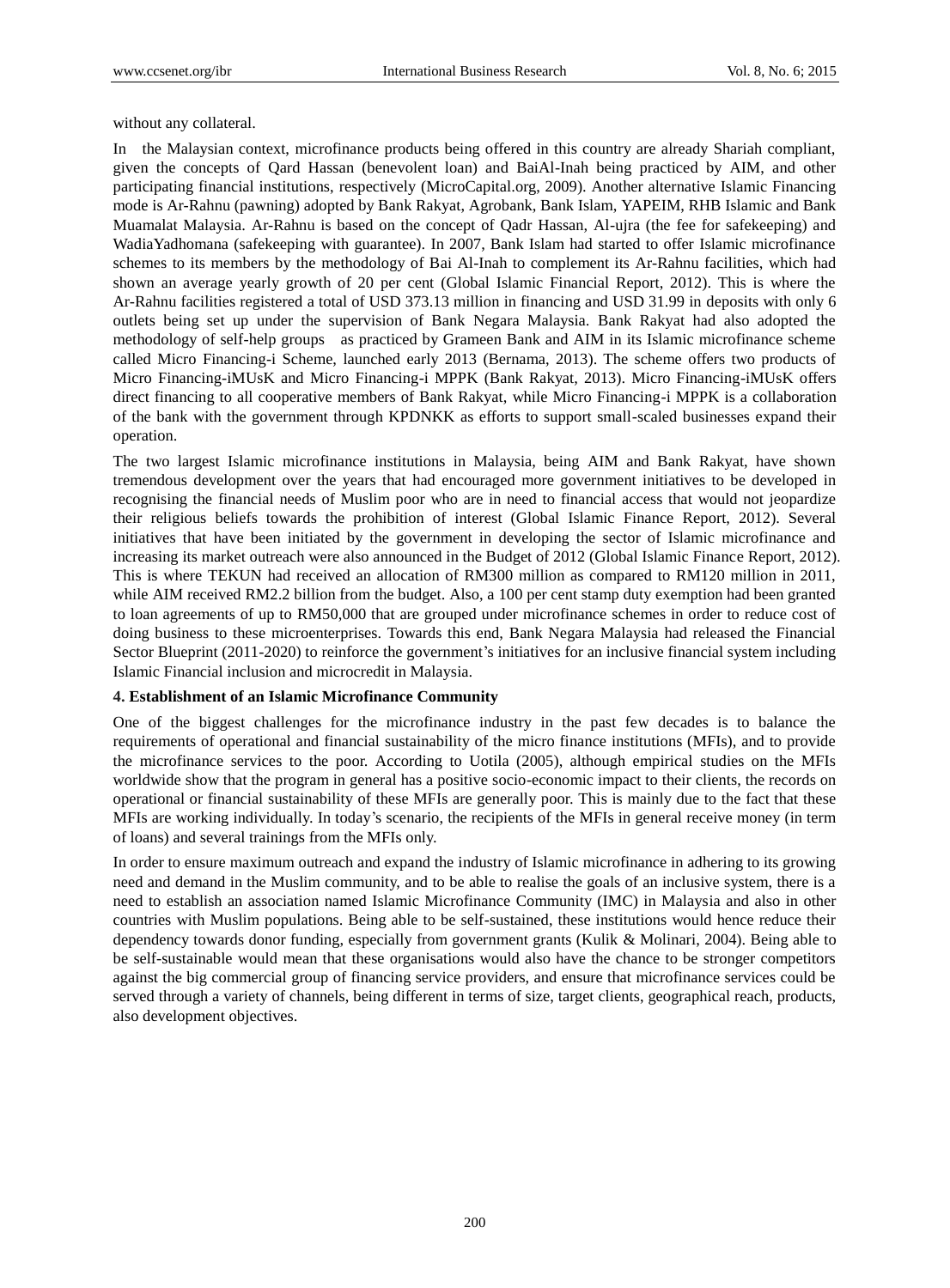

Figure 1. Proposed Islamic Microfinance Community (IMC)

As mentioned earlier, a major problem currently facing the poor is to get access to funding or working capital to begin a business. Inflexible and stringent requirements, and strict rules and regulations imposed by a majority of financial institutions (FIs) in Malaysia, be it conventional or Islamic, limit potential entrepreneurs" ability or opportunities to start a business, penetrate the current and future market or expand their business. FIs would normally offer loans to an entrepreneur with at least a year of good track record in managing their business. Therefore, with the establishment of IMC, the predicaments faced by potential entrepreneurs shall be professionally managed. IMC would provide an easy access to Islamic finance services to the community members. In an Islamic society it is also the responsibility of every member of the community, that is, each one of us, is accountable to ensure social justice and fair distribution of wealth in the society is in place.

Further, it has been argued that the nature of the present microfinance institution"s operations puts in more focus towards the "entrepreneurial poor rather than the variety of financial services required for the poor (Sait & Lim, 2005). A large body of evidence has shown that poor people need a range of financial services such as safe places to save money, affordable ways to transfer it and the means to insure themselves against the vagaries of misfortune of health crisis or drought. Therefore, there is a need to include savings, takaful coverage and money transfer services to the line of microfinance.

With technology, a proper database of market information within the community can also gather accurate information on IMC perspective clients to facilitate loan approval and disbursement; to avoid competing for the same clients and clients having multiple borrowings and over indebtedness or trapped in a spiralling debt cycle. An accurate database can facilitate the selection of partners (recipients) under the Islamic financial modes such as mudarabah and musharakah, hence reduce the risk of default.

As shown in Figure 1, IMC is a platform whereby members comprising of micro finance recipients could take advantage and gain financially and non-financially. Financial advantage would be in the form of greater access to IMF, reasonable pricing for the purchase or trading of goods among members, saving as well as investment opportunities. Non-financial advantage on the other hand could be in the form of networking, entrepreneurial training, sharing of skills and experiences as well as group support. In becoming a member of IMC, an individual MF recipient or business-inspired graduate needs to pay annual/lifetime membership fee to meet the cost of running the association. Associate members or panels consisting of micro finance providers, commercial banks, development financial institutions (DFI) and Takaful operators are expected to give the recipients greater access to their financial services. Philanthropic institutions such as Lembaga Zakat (Zakat Foundation) and wakaf are expected to give their financial support and assistance. Microentrepreneurs and vendors within the IMC can also take advantage of the IMF Business Model as practiced by Amanah Ikhtiar Malaysia and Mydin (the local entrepreneur supplied materials to the AIM's recipients to make clothing & help to sell the clothing when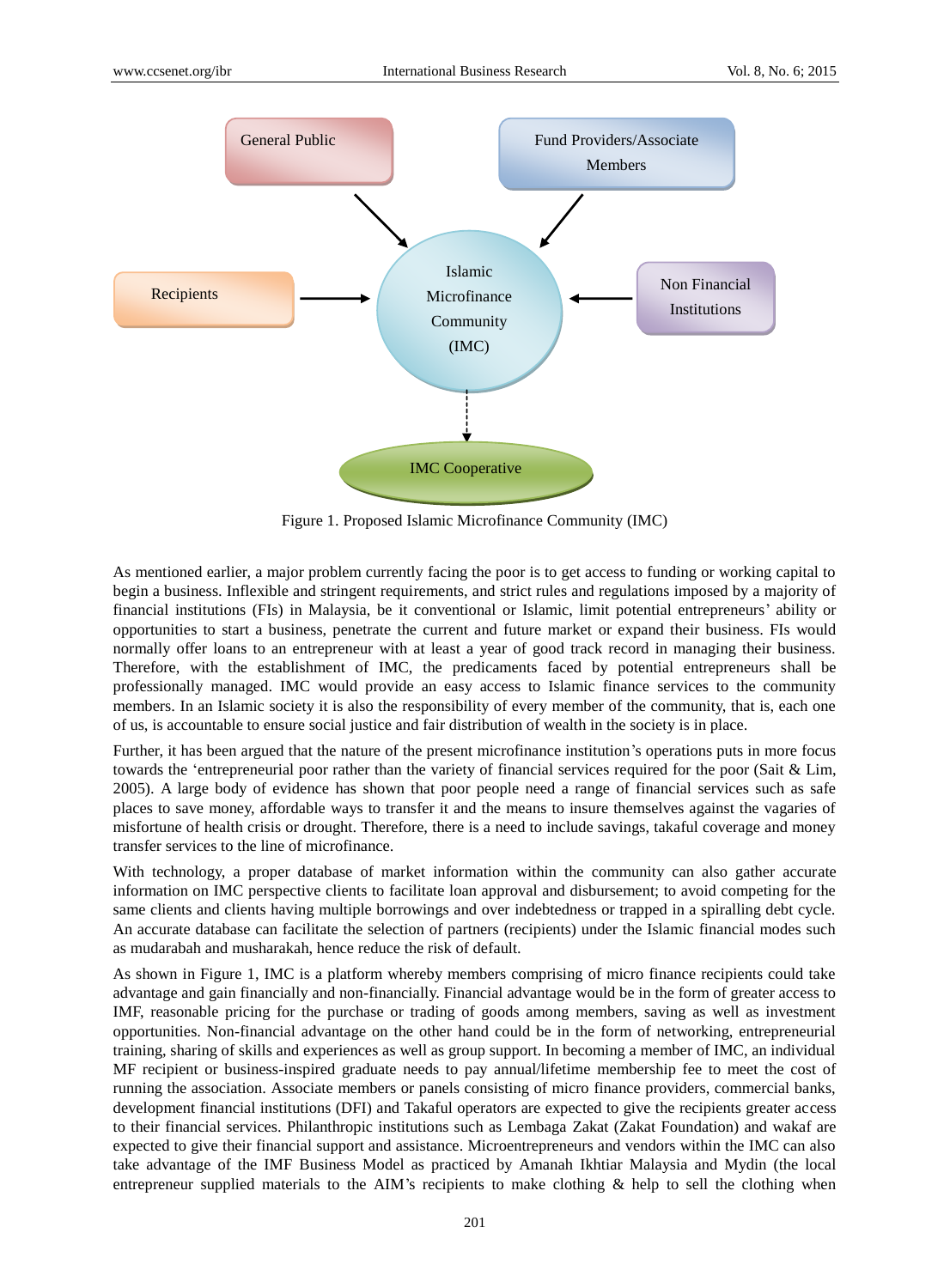#### completed).

In order for the IMC members to have saving and investment opportunities, IMC Cooperative will be set up. It is a savings and credit/investment cooperative implementing a profit and loss sharing approach. It is a community-based institution that operates under the cooperative system based on NGO domain. The main source of funds for the cooperative will be from the deposits put up by its clients in terms of savings and members of the cooperatives, plus a certain percentage of IMC" annual profits. Among the activities to be conducted by the cooperative includes property investments, Takaful cooperatives, and business development programmes. Under the business development programme, IMC may introduce various business development assistance programmes to its clients, such as marketing and financing assistance similar to the IMF Business Model. In this programme, microfinance recipients would be assisted in identifying potential buyers for their products, suggestions to open up new markets, and strategies on how to reduce various costs. The cooperative may also invest in technology and the training and development of its employees. It serves to ensure that the clients receive a smooth delivery of the best available technology in the microfinance market, such as the introduction of mobile banking and debit cards for IMC"s members. By having a sustainable (self-dependent and self-sufficient) cooperative, it will provide potential IMC clients, current recipients, potential entrepreneurs, individuals interested in microfinance and experienced business tycoons to establish contact, share ideas, and thereafter become involved with projects that could give mutual benefit to all parties in the community. They can meet, discuss and exchange ideas with IMC experts to further improve their business projects and improve other entrepreneurial skills.

The pool of funds contributed by members together with the Waqf funds will eventually, in the long term, be invested to establish amenities/facilities such as schools and hospitals that can benefit the members of IMC and the general public. The big pool of funds will also assist in minimizing the operational and financial sustainability issues of the MFIs. Over time, as the IMC grows, the accumulated savings and profits can be recycled into new loans. The target is to promote the members in the community to be involved in business/investment with the hope that in future it can alleviate their standard of living. In other words the mission of IMC is to help the enterprising members in the community and to empower them economically, socially and spiritually.

Suggested strategies in the establishment of the Islamic Microfinance Community include a strong drive for membership and sources of fund, Islamic Product Innovation, improvement in Technology, and Education, Spiritual Development and Financial Literacy.

## *4.1 Membership and Sources of Fund*

As shown in Figure 1, membership of IMC is opened to 4 different groups; namely microfinance recipients, general public, fund providers and non-financial institutions. The first group, the **recipients** include the present microfinance participants, the "asnaf" that have been identified by Zakat authorities as well as potential entrepreneurs or prospective clients who are interested to obtain financing to start a business. The **general public** are entrepreneur graduates identified by Malaysian Academy of SME and Entrepreneurs Development (MASMED) or individuals interested in microfinance activities and would like to get involved with the projects, sharing knowledge, experience and expertise.

The lack of funds, as mentioned earlier, is the primary reason for the inability of Islamic Microfinance Institutions to be self-reliant. Hence, the **fund providers or associate members** can come from various sources: government, financial institutions or the current microfinance institutions. The integration of Islamic banks, financial institutions and MFIs, apart from benefit of scale, can also provide sources of funding. In addition it is important to capitalise funds from religious institutions such as *zakat*, *waqf* and other forms of charitable institutions, corporations, financial institutions, government agencies, foundations or even high net worth individuals who are interested in philanthropic activities. For example under the *Wakalah-Waqf* model, IMC will act as an agent and be paid a management fee for their work in managing the funds. The third source of funds includes the repayments by clients of loans that are recycled back into the community.

Further, Takaful operators are expected to give the recipients greater access to their financial services. IMC are also encouraged to include reserves within their operation due to high transaction costs to lend multitude loans of small amount of money to multitude borrowers, high-risk borrowers, and low return investments. These reserves can be used to cover some of the losses arising from borrower default. Therefore, as reserves increase, the IMC can utilise a higher proportion of its funds for microfinancing. Finally **non-financial institutions** such as agencies like AIM, TEKUN, Accounting Research Institute (ARI), MESMED, FAMA, FELDA, FELCRA will contribute their experience, knowledge, expertise, training and advisory services. It is hoped that members from various backgrounds with special skills and expertise will create a synergy to benefit each other.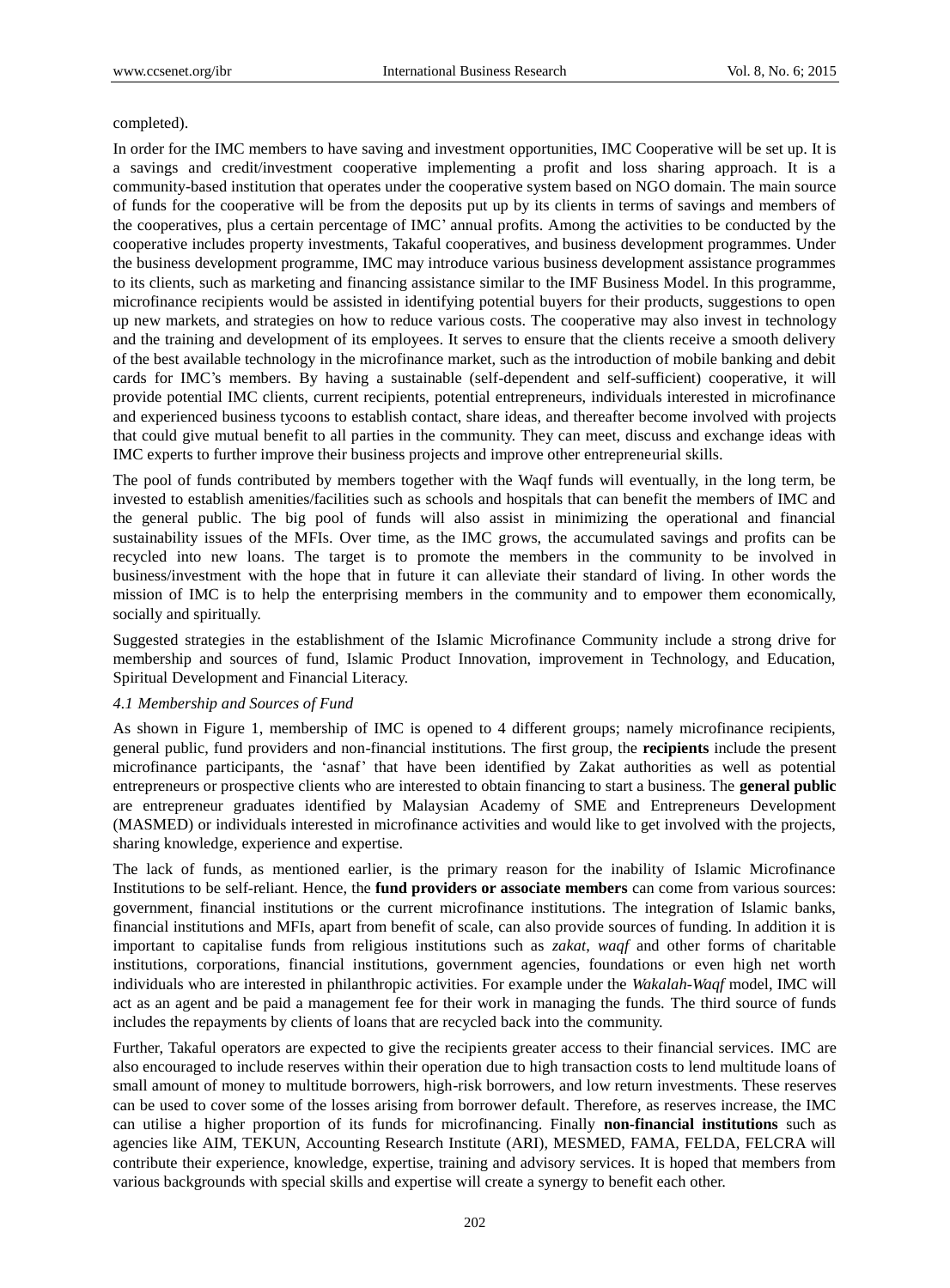By having a community that are inclusive of Islamic microfinance providers; current recipients; participating merchants; *zakat* and *waqf* institutions and utilities provider etc., the recipients will be encouraged towards being financially stable to support themselves and their families. The IMC initiative where capital assistance is provided by the Islamic microfinance providers will be successful when the recipients can rise above the adequacy rate of the minimum basic needs (*kifayah* limit). This success will subsequently take the recipients out of poverty and become a *zakat* payer in future. Eventually every member in the Islamic microfinance community should be able to deposit a small amount of money to participate and become shareholders of the microfinance institution. Also, with better interaction between members of the community, benefits of establishing this community would be expanded to include other services, rather than acting as capital provider alone. Types of services that could be extended for recipients include savings insurance, health care and also personal development (Dewey, 2008).

## *4.2 Islamic Product Innovation*

Other than the issue of sustainability of Islamic microfinance institutions, critics had also expressed their concern towards the authenticity of the Islamic financial products that these institutions offer. Many of the practitioners were seen to have added and rebranded products of conventional microfinance, not devising new business models to suit the purposes of Islamic microfinance. They argued that some products that are being offered as *Shariah*-compliant, for example cost-plus-mark-up *Murabahah* (allows customer to purchase fixed assets at a marked-up price on deferred payment basis) are being priced higher, similar to the pricing of conventional products with similar methodology (Khaled, 2011). This over-pricing is disguised as a cost marked-up or profit rather than to declare it as interest. But providing these or similar products to poorer clients, especially those who lack collateral, is a costly and risky endeavour.

As discussed above, IMC is not charity based but a business organisation aiming to achieve the goal of its members. However, if this goal of material accumulation causes harm to the member of society, then, it deviates from its objectives and fails the very essence of an Islamic financial institution, which is based on justice and benevolence. Islam stresses both the source and manner in which acquired wealth is spent (Attia, 2010). It has been reported that the Prophet (pbuh) said *"On the Day of Resurrection, no human being will be released from God`s presence until he has been asked where he obtained his material wealth and how he put it to use".* Hence, material wealth has a significant social function and is not an end in itself, any attempt to hoard it, thereby keeping it out of circulation is a deviation from *Maqasid Shariah* (objective of the sharia) (Attia, 2010, p. 215).

Within IMC, the collaboration between Islamic Microfinance Institutions' partners and Institutions of Higher Learning (ARI for example) can improve Islamic Microfinance products to reduce transaction costs rather than passed them onto clients. Currently ARI has a research team working closely with AIM and Agro Bank to innovate Islamic Microfinance products specifically for agricultural and non-agricultural loans.

Partnership modes of financing are best suited for Muslim communities and it enhances productivity and wealth sharing in the society. It links the capital owner with the user in a cooperative way and developmental manner. Islamic microfinance could work with other networks such as retailers and wholesalers in a cooperative manner to achieve business success of micro-entrepreneurs. According to Bank Negara Malaysia (2012), *Ijarah* could be used to finance micro and small businesses where the use of machinery is needed in their operations; *Mudaraba* could be used for medium scale enterprises where the bank supplies the capital and the entrepreneur operates the business. For the microenterprises it is appropriate to use *Murabaha*. *Salam*, which is longer term, could be applied to finance agriculture sector so as to avoid mismatch between loan supply and its demand. It is interesting to note that about 60% of the purpose of financing micro-entrepreneurs is either due to working capital requirement or for purchase of machine/equipment (almost 30% each). Only 9.4% goes to project financing and about 18% for extension/renovations. In addition, the data shows that working capital is the main purpose of financing for 34% of micro enterprises.

This has implications for the allocations of funds to microenterprises using Islamic Micro-Investment Model (IMIM) as the model of financing. For instance, in terms of the skills acquisition at the first stage of the model, the *waqf* funds will provide funds for training according to the needs of the industry. In terms of the financing, the giving of cash to micro entrepreneurs may be risky at the start, especially when collaterals are not considered. The arrangement is therefore to make the parties work as partners rather than lenders and borrowers as in the current conventional practice. Partnership can be on the basis of profit sharing or output sharing.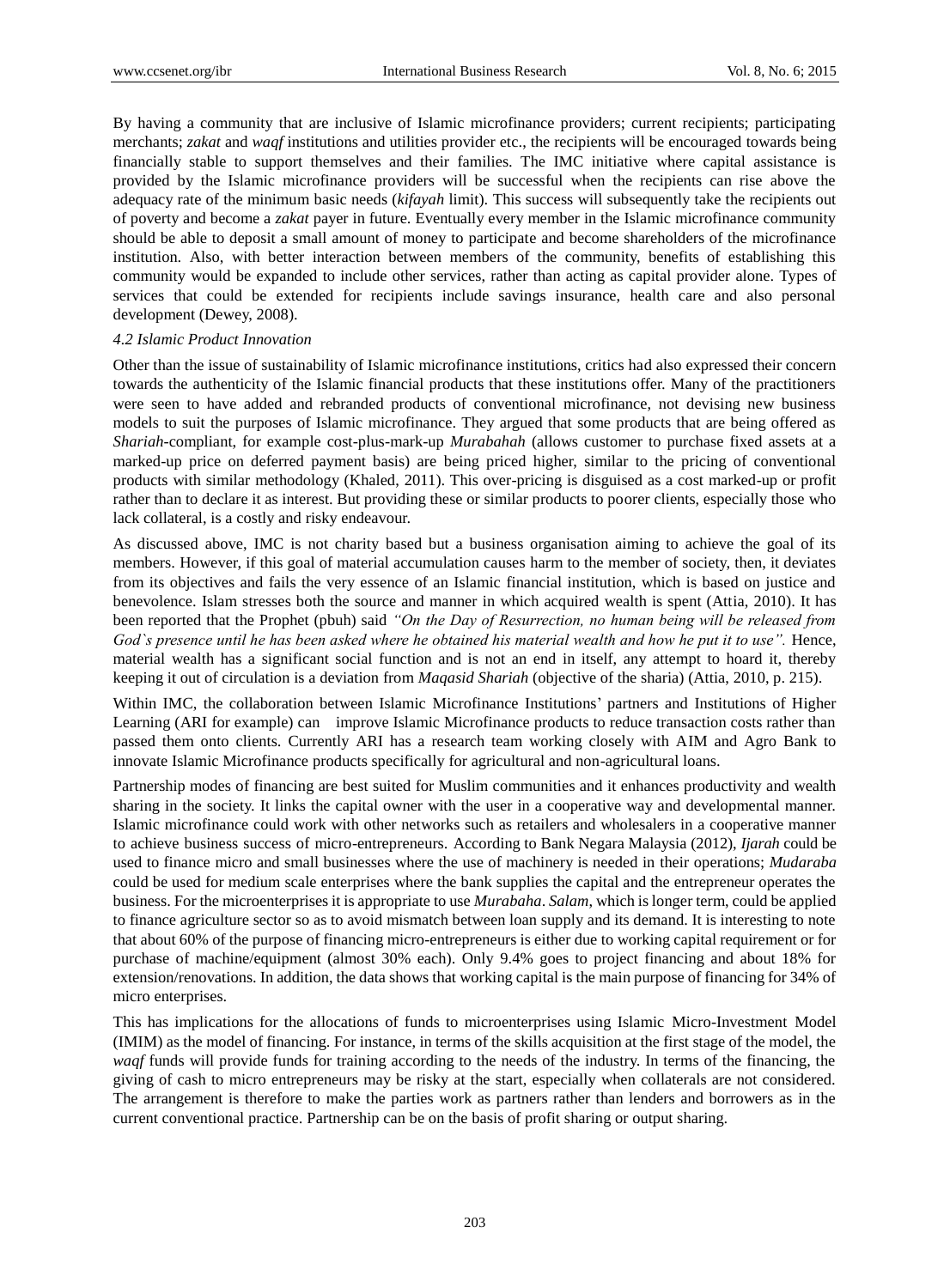

Figure 2. Islamic micro-investment model

Source: Abdul Rahman, Muhammad and Mahayudin (2013).

Abdul Rahman, Muhammad and Mahayudin (2013) introduced the Islamic Micro-Investment Model (IMIM) to be adopted by the Islamic Microfinance Community. Figure 2 depicts the 3-stage model developed from the combinations of different contracts. These contracts, subsidized-Ijarah Contract (SIC), Mudaraba Contract (MDC) and Musharaka Contract (MSC) serve as building blocks of the model. SIC is the first stage whereby the entrepreneur who needs skills could join the programme and be trained using waqf or other philanthropic funds. Thereafter the client would be provided with the machine needed financed under leasing/ijarah. In MDC, the client may require only capital but he/she has the necessary skills for undertaking the business. The client will also be screened to reduce the problem of adverse selection. MSC entails partnership in providing capital for the proposed business. A client that passes through these stages has certainly acquired skills and capital and can undertake projects/business to reduce his level of poverty.

Islamic Microfinance Community (IMC) will offer subsidized services to the entrepreneurs by providing training free of charge as part of the institution"s social responsibility. The micro-entrepreneur that graduates from the first stage can then join the Mudarabastage as he/she has possessed some skills for managing capital. The successful entrepreneur can be screened and if found suitable, he/she can be eligible for the second or third stage. IMC can then apply the various contracts applicable to the micro-entrepreneur as proposed under the IMIM. A recipient can join from the first stage. However, this may not be necessary as some recipients may not need ijarah contract.

The output of the model implementation is expected to significantly impact the income of the poor; provide fair and satisfactory returns to investors, operators and recipients. Additionally, employment, skills development and enhancement as well as inclusiveness are expected to be realized.

Shariah experts would be needed to facilitate product development. This is another issue at stake. However, IMC can solve the costly problem of instituting Shariah Supervisory Board (SSB) for each IMF institutions. Besides getting services from the SSB at Bank Negara Malaysia, an alternative is to set up SSB at IMC by pooling resources from a network of Islamic MF institutions locally and around the world and by forming an association at IMC, which could then set up a joint SSB. The divergence of fiqh can be addressed through this association and later tabled to the SSB at Bank Negara.

# *4.3 Technology*

Besides savings and Takaful, there is also a need to include money transfer to the line of microfinance services in IMC. This is achievable, more so with the advancement of technology that is highly rapid today. The ease of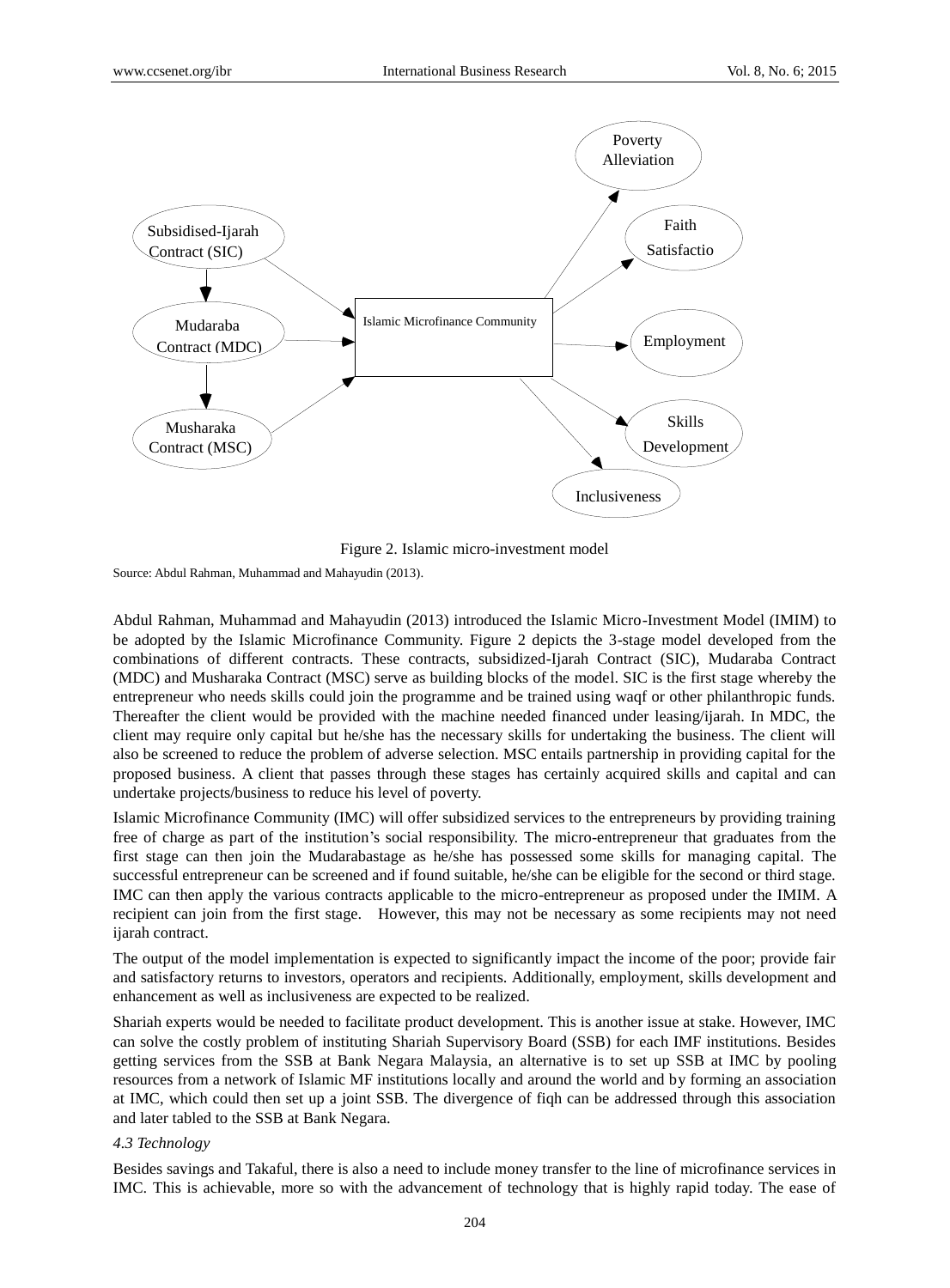reaching microentrepreneurs through their mobiles, sending and receiving bills and payments as well as reminders at a very low cost have the potential to reduce the costs of microfinance transaction dramatically. Mishra and Chowbwy (2009) and Nyokabi (2012) found that the adoption of technology in microfinance had encouraged an increment in their returns of funds and productivity of employees through the provision of secure, low cost and reliable means of transactional data capture and successful transfer to these institutions.

Microfinance institutions can have a partnership with technology providers in a cost-effective method. In some countries where regulation permits, telephone providers have been able to directly offer payment services through local agents to anyone who has a mobile phone but may not yet have a bank account. In Japan, Egypt and Nordic countries, mobile phones are being used in their mobile (M)-commerce application, where the clients" phones are linked to credit cards, debit cards or bank cards to make payments, while offering consumer protection, dispute resolution, anti-money laundering and IT security. Examples include "Egypt"s Vodafone Cash, offered with HSBC, Mobicash in Morocco by Maroc Telecom with Attijariwafa Bank and Banque Central Populaire, and Mobile Money in Yemen, offered by MTN with the cooperative Agricultural Credit Bank" (Akhtar & Pearce, 2010). M-PESA which is a mobile-based money transfer system with branchless banking that allows users to deposit, withdraw or transfer money using phones has revolutionised banking for the poor in Kenya.

One of the advantages of using mobile phone and debit card is that this type of electronic banking offers enhanced security and convenience while requiring minimal and inexpensive infrastructure. Mobile banking such as E-wallet or debit cards can serve the needs of micro-entrepreneurs for loan repayment and disbursement; voluntary savings deposit and withdrawals, fun transfers, remittance and takaful services, recharge airtime, pay bills, and financial education. The mobile phone and debit card could also serve as a mechanism to obtain discounts in purchasing business-related items from other vendors that are members of IMC. Hence, IMC can pioneer the use of electronic and mobile banking to deliver its services as well as a range of products.

#### *4.4 Education, Spiritual Development and Financial Literacy*

Another challenge in easing access to financial assistance for the underprivileged is improving education, spiritual development and financial literacy of the poor themselves. Using data from four dimensions (convenient accessibility, take-up rate, responsible usage and satisfaction) of Malaysia, a study by Bank Negara Malaysia on key performance indicators shows that a low-income group (segment of the population that earn less than RM1,000 per month) scored a lower index (0.68) compared to the general public of 0.77 (Abdul Rahman, 2013). The results indicate that there is a gap between the low-income segment and the general population, most probably due to varied level of financial awareness and knowledge between the two groups.

The keys to building a sustainable microfinance operation are time and commitment, thus IMC needs dedicated and competent managers supported by well-trained and motivated staff. The employees need to be well trained in banking, finance, investment, product awareness, entrepreneurship development and community development to enable them to impart their knowledge to the community effectively. There is also a need to train IMC recipients in subjects like basic accounting, due to the unavoidable fact that they calculate profits in participatory financing methods such as, mudarabah and musharakah. Working with other agencies within the community, IMC can work to increase recipients" financial knowledge and access to financial services by improving their level of financial literacy through financial counselling, debt management services and financial education. Additionally, business strategy training by these agencies can help the microfinance recipients to improve their entrepreneurship skills in maximising profits. Training should also be given to the microfinance staff to increase employees" productivity that would lead to reducing costs, and, simultaneously reduces the default rate that would increase revenues.

In the Islamic perspective of financial inclusion, the spiritual development, especially via internalizing Islamic moral values in the consciousness of entrepreneurs, is also necessary. Since poverty, as well as the economic issue has a moral, social and political dimension, it is aimed to develop honesty, discipline, spirit, diligence, patience, piety, social responsibility, to arouse awareness - changing the bad to good behaviour.

#### **5. Conclusion and Moving Forward**

Microfinance has evolved from providing microcredit to being about building an inclusive financial system that includes a wide range of financial products such as microsavings, microtakaful, and money transfer via mobile banking. However, there are cases around the world (example the financial inclusion in India) that are often closely connected to the aggressive micro credit policies which were introduced without the appropriate regulations oversight or consumer education policies. The result was consumers becoming quickly over-indebted to the point of committing suicide. Lending Institutions saw repayment rates collapse after politicians in one of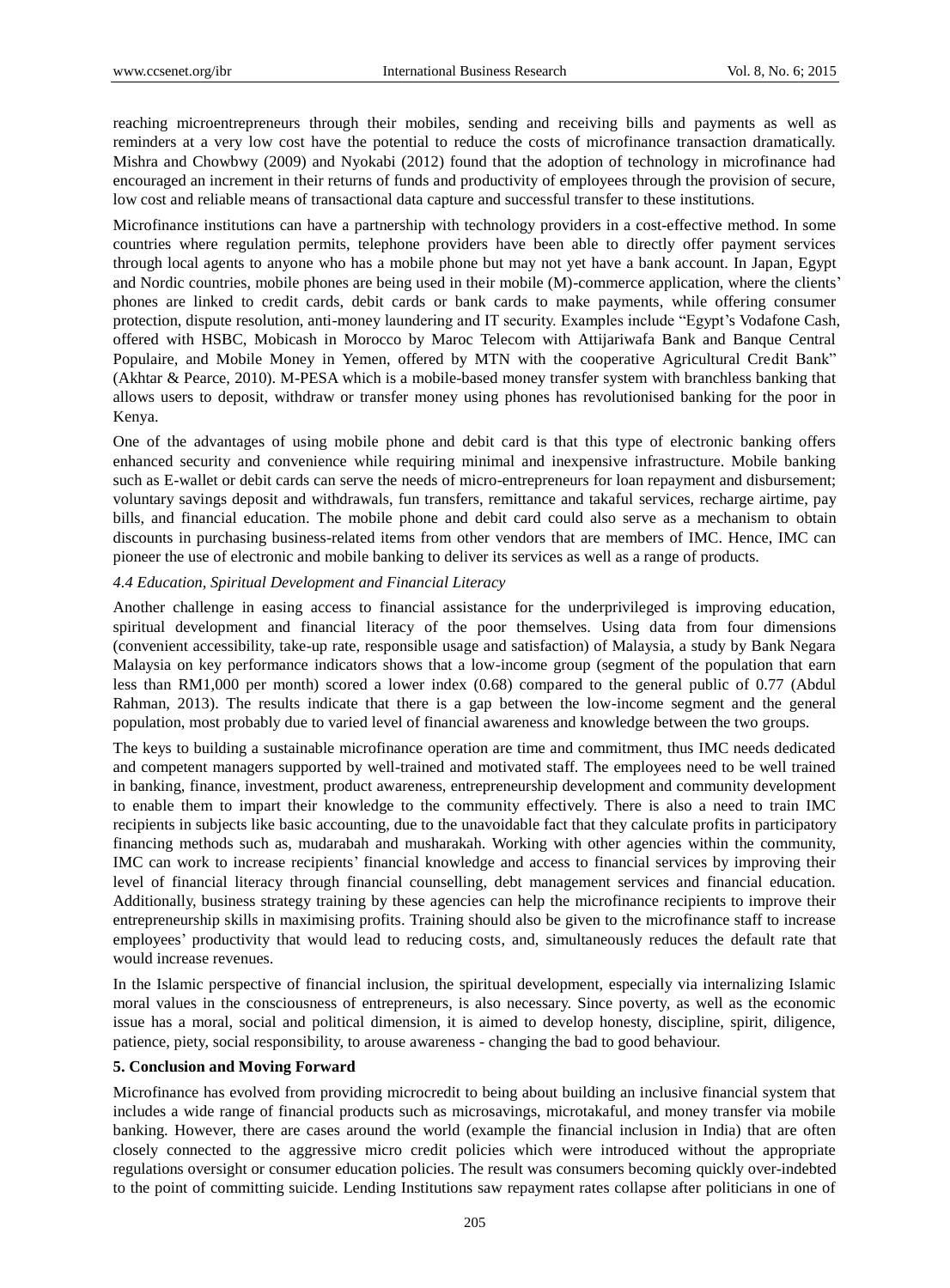the country"s largest states called on borrowers to stop paying back their loans, threatening the existence of the entire 4 billion rupee a year Indian microcredit industry (Polgreen, 2010). Hence, the challenge for those working in the financial inclusion field has been to separate micro-credit as only one aspect of the larger financial inclusion efforts and use the Indian crisis as an example of the importance of having the appropriate regulatory and educational policy framework in place.

Further, the literature review reveals that Islamic MF Institutions have not yet tapped some of the sources of funds, nor have they used the variety of financial instruments and technology in their operations. Concerted efforts by all stakeholders are needed to make financial inclusion more meaningful and effective. Thus, IMC could be a one-stop centre. All members shall jointly contribute their experience, knowledge, expertise to ease the entire process of increasing the number of successful entrepreneurs in Malaysia. For example, if eligible, members could apply to join training programmes provided by MASMED; whilst financial advices and financial assistance could be given by AIM and Accounting Research Institutions (ARI); other interested parties could also offer other advisory services. The IMF Business Model that is currently practiced by AIM and Mydin Sdn Bhdcan be expanded and extended to the members within IMC.

Financial inclusion among the community would help to break the vicious cycle of poverty and help to uplift the standards of living of the poor. Within the Islamic Microfinance Community, the ideology of MaqasidShariah is justified through several principles of vertical ethicality where the creatures of God are to be treated equally (tauhid); horizontal ethicality in terms of social justice and beneficence (adalah and ihsan); growth in harmony (tazkiyah); allowing social and natural environment to reach and sustain its perfection (rububiyah); voluntary and compulsory action (fard) in serving social interest; also the responsibility of individuals to fulfil and act according to the preceding principles in their economic and financial behaviour as being the vicegerent of God on Earth (khalifah). As poverty itself is in conflict with the enrichment of self (nafs), which is one of the primary essences of MaqasidShariah (Obaidullah, 2008), trading and transactions among members of the Islamic Microfinance Community would help to enhance greater justice in the development process of self-enrichment, promoting further expansion of employment and self-employment opportunities, and enriching one"s spiritual self-being.

With that, there is a need to establish a proper Islamic microfinance community that would be better tailored for contexts employing Islamic principles rather than having only cosmetic changes to their operations and products to acquire the Islamic credential. IMC should be working towards triple bottom lines; social, spiritual well-being and financial sustainability. This aspiration highlights the need for collaboration between the existing Microfinance Institutions in Malaysia, Banks, Telcos, Government Agencies and other stakeholders (such as institutions of higher learning (e.g. ARI), Bank Negara Malaysia and Financial Service Providers). The financial system will promote justice when risks are shared between financier and entrepreneur and the system mobilises resources and make them available for the poor through expansion of opportunities for investments, generation of employment and production to fulfil basic needs thereby contributing towards reduction in inequalities in income and wealth.

## **Acknowledgements**

The authors are grateful to Accounting Research Institute, Universiti Teknologi MARA, Malaysia for full financial support granted to this research project.

## **References**

- Abdul Rahman, A. R. (2007). Islamic microfinance: A missing component in Islamic banking. *Kyoto Bulletin of Islamic Area Studies,* (1-2), 38-53.
- Abdul Rahman, Z. (2013). Financial inclusion in Malaysia: Developing a financial inclusion index that will help monitor the progress towards achieving inclusive growth. *Asian Link, 12*, 7-11.
- Abdul Rahman, R., & Dean, F. (2013). Challenges and solutions in Islamic microfinance development. *Humanomics, 29*(4), 293-306. http://dx.doi.org/10.1108/H-06-2012-0013
- Abdul Rahman, R., Muhammad, A. D., & Mahayudin, I. (2013). Applicability of Islamic Micro-Investment Model (IMIM) in Islamic Bank in Malaysia. *World Applied Sciences Journal*, 1818-2492.
- Akhtar, S., & Pearce, D. (2010). *Microfinance in the Arab World: The challenge of financial inclusion*. MENA knowledge and learning.
- Asian Development Bank. (2013). *Microfinance: Financial services for the poor.* Retrieved 11 March, 2013 from http://www.adb.org/sectors/finance/microfinance